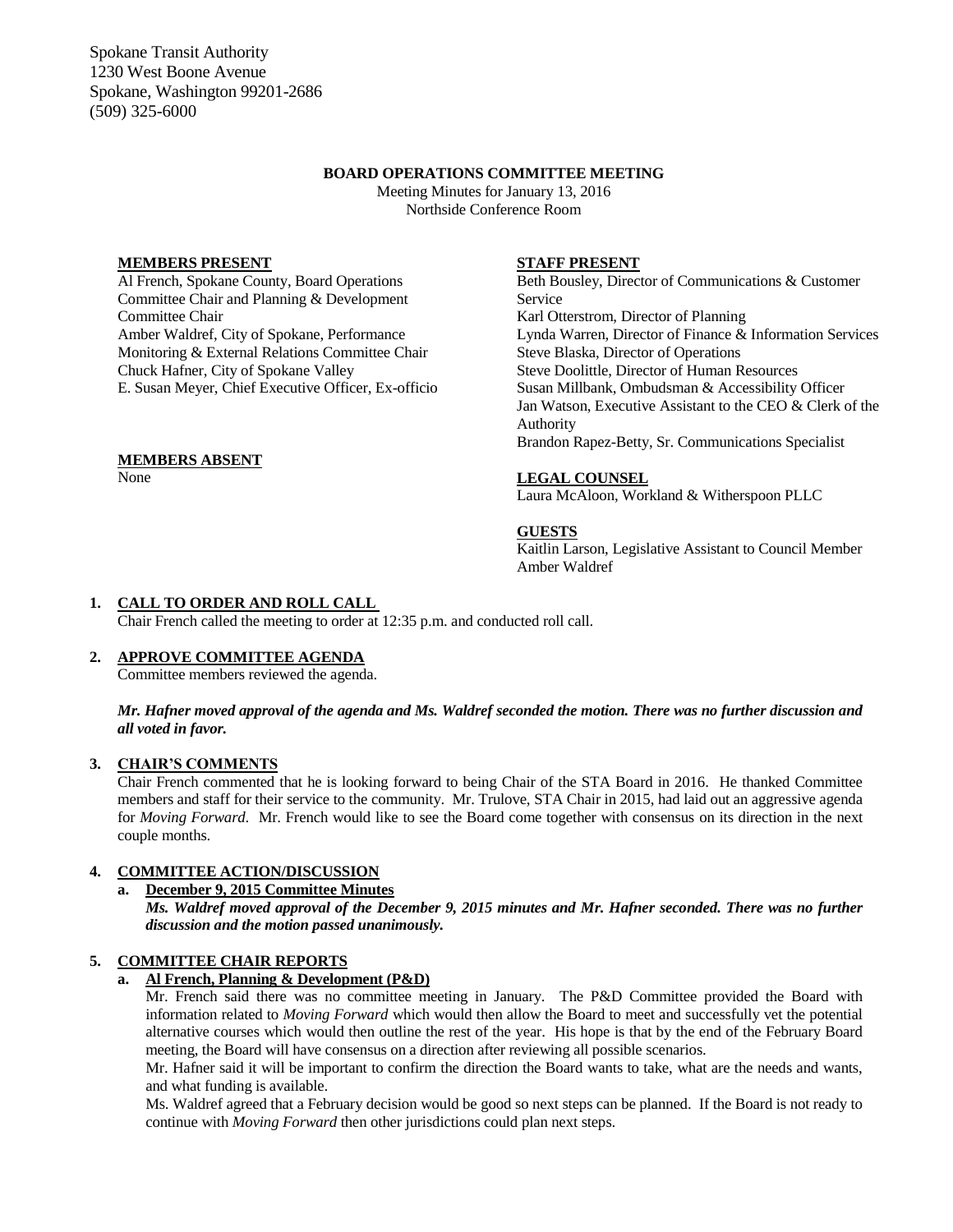*Board Operations Committee Meeting Minutes January 13, 2016 Page 2*

## **b. Amber Waldref, Performance Monitoring & External Relations (PM&ER)**

Ms. Waldref said that the PM&ER Committee had no meeting in January. The Committee will be finishing up the analysis of the bus replacement strategy, and in particular, the timing of the replacement.

Ms. Meyer said that the City of Liberty Lake has appointed Councilmember Keith Kopelson as the new representative to the STA Board. Mayor Peterson will be the alternate.

Ms. Waldref said that she and Councilmember Mumm are the representatives from the City of Spokane to the STA Board. The alternates have been changed due to the departure of Mr. Snyder.

Mr. French commented that the City of Airway Heights representative will remain the same, Mr. Lawrence, but the City will need to appoint a new alternate to replace Mr. Snyder.

Mr. Hafner asked about appointing alternates outside of jurisdictions.

Ms. McAloon said that the only requirement to appoint an alternate is that he or she is an elected official.

## **6. ELECTION OF 2016 BOARD CHAIR PRO TEMPORE – ACTION**

Mr. French said that the City of Spokane Valley is next in rotation to be 2017 STA Board Chair and appointed Chuck Hafner as Chair Pro Tempore for 2016. Mr. French said that Councilmember Hafner will be ratified as Chair Pro Tempore at the next Board meeting.

*All Committee members agreed by consensus.*

# **7. APPOINTMENT OF BOARD MEMBERS TO PLANNING & DEVELOPMENT AND PERFORMANCE MONITORING & EXTERNAL RELATIONS COMMITTEES FOR 2016 - ACTION**

Mr. French reviewed the 2015 Committee Member list.

Discussion ensued regarding representation and availability for Committee meetings.

Mr. French requested that Ms. Watson confirm Mr. Trulove's availability for Committee meetings.

*Mr. French requested that a draft 2016 Committee Member list be ratified at the next Board meeting. All Committee members agreed by consensus.*

## **8. APPOINTMENT OF CHAIRS TO PLANNING & DEVELOPMENT AND PERFORMANCE MONITORING & EXTERNAL RELATIONS COMMITTEES FOR 2016 - ACTION**

Mr. French said he has asked Mr. Hafner to Chair the Performance Monitoring & External Relations Committee and Ms. Waldref to Chair the Planning & Development Committee meeting. Mr. French said he will ask Mr. Trulove to attend the Board Operations meetings as an at-large representative for Small Cities.

*Mr. French said that the appointments of Councilmember Hafner as PM&ER Chair and Councilmember Waldref as P&D Chair will be ratified at the next Board meeting. All Committee members agreed by consensus.*

## **9. APPROVAL FOR BOARD MEMBER TRAVEL TO 2016 APTA LEGISLATIVE CONFERENCE & LEGISLATIVE MEETINGS**

Ms. Meyer said that the APTA Legislative Conference is March 13-16 in Washington D.C. and two Board members are budgeted to attend. Mr. French has indicated an interest in attending.

Mr. Hafner said he is interested, will check his schedule, and suggested three members attend the March meeting.

Ms. Watson said that up to five Board members are budgeted to attend APTA conferences for 2016.

Mr. French said that the budget can be adjusted by the Board if more Board members would like to attend in 2016. It is an important educational opportunity.

### *Mr. French said that the recommendation to the Board will be for up to three Board members to attend the APTA meeting in March. All Committee members agreed by consensus.*

#### **10. STA MOVING FORWARD IMPLEMENTATION SCENARIOS - DISCUSSION**

Mr. Otterstrom said the discussion will review the presentation for the Board meeting tomorrow. The material will be sent to the Board this afternoon. First, there will be a review of the progression of Board actions and alignment, then a review of preliminary scenarios for implementing STA *Moving Forward* followed by a discussion of next steps and Board guidance. No action will be requested at the Board meeting.

Mr. Otterstrom reviewed the Board alignment:

**December 2014** – Board adopted STA *Moving Forward* as a ten-year plan for sustaining and improving transit.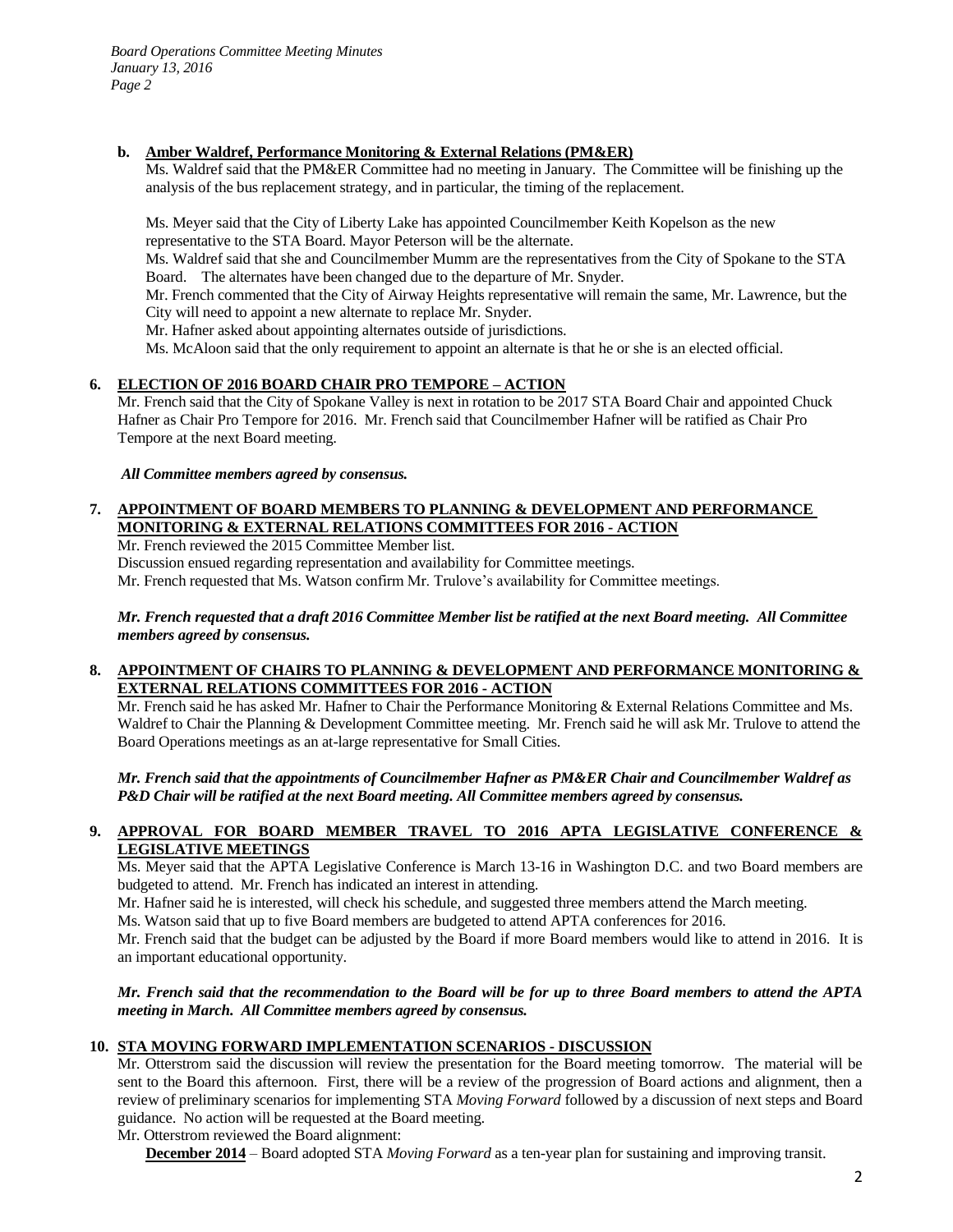**October 2015** – Board agreed to new financial assumptions and approach to forecasting revenue and expenditures that fully fund the Capital Improvement Program (CIP) through 2021.

**November 2015** – Board members agreed by consensus that STA *Moving Forward* should be retained as the starting point for discussing future service growth.

**December 2015** – A majority of Board members agreed that STA should look at varying rates of taxation for a potential ballot measure in November 2016 or sometime in 2017. There was not a formal vote, but a consensus. Board members requested the information for the January Board meeting. In order to implement, additional sales tax would be needed.

Mr. Hafner asked how the recent City of Spokane resolution regarding a ballot proposition will be affected by STA's decisions.

Ms. Waldref said the City of Spokane would like STA to consider a November 2016 ballot measure. If STA decides not to pursue a ballot at that time, the City of Spokane may pursue a ballot proposition for the purpose of funding the Central City Line and other Spokane Transit Authority projects in the *Moving Forward* Plan in the city limits but that has yet to be determined. The City of Spokane's goal is for regional improvements.

Mr. Otterstrom reviewed the basis for the preliminary scenarios.

- 1. 2/10 of a cent sales tax completes STA *Moving Forward*
- 2. 3/10 of a cent sales tax adds additional service, and
- 3. 1/10 of a cent sales tax requires sequencing and prioritization of the plan for partial implementation

Mr. Otterstrom stated the sequencing principle. STA *Moving Forward* was designed to be implemented in a way that maximizes the amount of new service that can be delivered by avoiding debt and phasing capital projects over time.

Additional sales tax creates a new benchmark for revenue. A plan that maximizes early construction resources will inherently reduce how much is available for new routes and services.

Mr. French suggested a reminder to the Board that past Board decisions were to not incur debt.

Mr. Otterstrom said that quickly adding new routes and service reduces how much is available for construction and other capital projects and reduces flexibility. STA *Moving Forward* balances new capital projects with new routes and services, allowing for a more resilient implementation timeline.

Mr. Hafner suggested stating examples of how this balance works.

Mr. Blaska said that 1/10 of a cent does not buy STA *Moving Forward* over a longer period of time because the funding level eventually is consumed with service.

Mr. Hafner suggests that more explanation is necessary so all understand.

Mr. Otterstrom said the three main objectives of the Plan could be summarized as building blocks:

- 1. Connect the community with public services
- 2. Improve travel flow by connecting jobs and workers
- 3. Partner in advancing regional economic development

Mr. Hafner suggested that each municipality has their own priorities for transit service and those should be shared with the Board.

Mr. French asked if elected officials and jurisdictions were asked for their top transit priorities.

Ms. Meyer said that STA asked every jurisdiction for feedback on projects based on previous input.

Discussion ensued regarding plans and priorities.

Mr. Blaska said that prioritization only needs to occur if something less than STA *Moving Forward* were to be adopted. 2/10 of a cent includes what STA heard as the priorities for every jurisdiction. If 3/10 of a cent were adopted then additional projects would need to be prioritized.

Mr. Hafner suggested that some of the priorities may be different now than when discussions about STA *Moving Forward* first began.

Mr. French said that if the constrained plan (1/10 of a cent) were adopted, then prioritization is necessary. A community might agree to a 2/10 of a cent additional sales tax if they realize that all their community needs are not met.

Mr. Otterstrom said that if an additional 2/10 of a cent sales tax (completes the plan) is approved, the plan is expected to be completed within ten years. If an additional 3/10 of a cent sales tax (complement the plan) is approved, the higher funding level allows for additional projects to be added and accelerates the addition of new service where feasible. If an additional 1/10 of a cent sales tax (constrain the plan) were approved, it will require prioritization of projects. As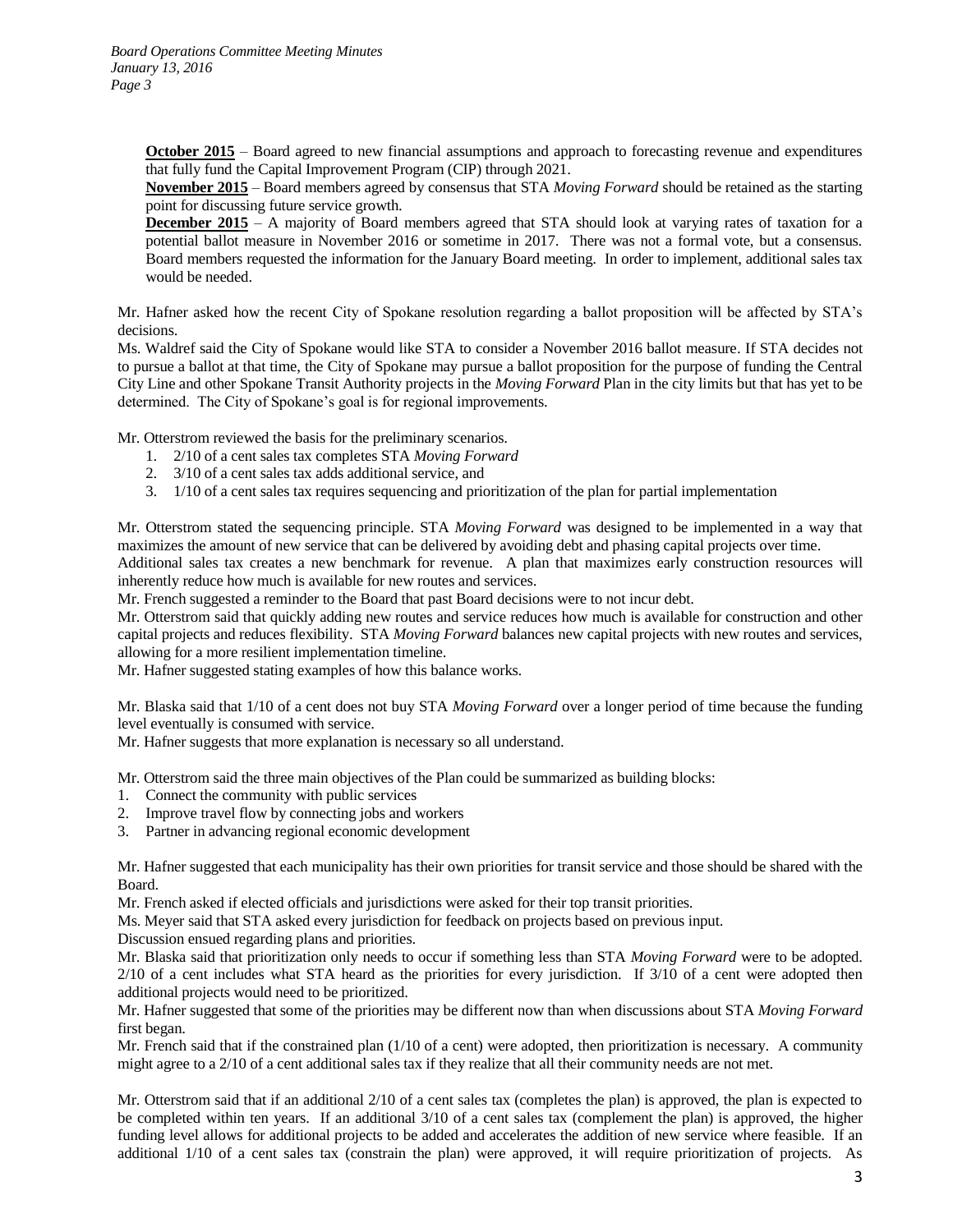*Board Operations Committee Meeting Minutes January 13, 2016 Page 4*

requested as an initial approach, the projects of the first five sequence years of STA *Moving Forward* are fully implemented. There are many ways to implement part of STA *Moving Forward*.

Mr. Otterstrom summarized an overview of the projects that could be accomplished with  $1/10$ ,  $2/10$  and  $3/10$  of a cent of additional sales tax in 2015 through 2021 and 2020 through 2025.

Mr. French suggested aligning the three scenarios in the same order on all materials.

Mr. Hafner asked how many of the projects listed under the 1/10 of a cent scenario could be accomplished under the current STA budget.

Mr. Blaska said none of the projects could be accomplished.

Ms. Waldref asked about service after 2021 and how much of the additional sales tax is required to sustain service.

Mr. Blaska said that STA is sustainable during the Transit Development Plan (TDP) period 2015-2021. The additional funding to sustain service comes in the later years beyond the TDP (years  $2023 \& 2024$ ). Most of the bus replacement cycle has been completed by that time. Eventually, additional funds would need to be available to fund fleet replacement and sustain the current service, but that would not happen until after 2021. The service level is less today than in 2011.

Mr. Otterstrom said the current financial assumptions end at 2021 and "Expand and replace the existing bus fleet" is included in all three scenarios as it is not funded after 2021.

Ms. Waldref suggested "bolding" and pointing out this statement.

Ms. Meyer asked what dollar amount in the 1/10, 2/10 and 3/10 scenarios is dedicated to preserving service in the form of replacing buses.

Ms. Warren said \$46.4M additional dollars are needed for bus fleet replacement between 2022 and 2027. 1/10 of a cent additional sales tax would create revenue of \$106M from 2017 through 2027.

Ms. Meyer summarized that approximately 46% of the 1/10 of a cent increase would be used to sustain service.

Mr. Otterstrom said that currently there are no planned service cuts and STA has a fully funded TDP. If the conversation was delayed for two years, a review of all scenarios would need to occur.

Mr. Otterstrom reviewed the next steps. The steps are only a template and timing depends on the Board.

- 1. The Board refines the preliminary scenarios for public review
- 2. Public outreach on preliminary scenario(s) and refine based on input
- 3. Review draft scenario(s) and
- 4. Board action on a final scenario

Ms. Waldref said it is important to allow enough time for review prior to a ballot measure for a public campaign.

Mr. Hafner said it comes down to 1/10, 2/10 or 3/10 of a cent and how much it will buy and affect each municipality. It is important that each jurisdiction is involved and all information is provided to them.

In summary, Mr. Otterstrom said he will ask the Board members if additional material would be helpful for their review in February.

Committee members had no further comments on STA *Moving Forward* at this time.

### **11. BOARD OF DIRECTORS AGENDA: JANUARY 14, 2016 (SPECIAL MEETING) - INFORMATION**

Ms. McAloon said that no changes can be made to the agenda as it is a Special Meeting, unless posted 24 hours prior to the start of the meeting.

#### *Committee members agreed by consensus to the Board of Directors Special Meeting agenda for January 14, 2016.*

#### **12. CEO REPORT**

Ms. Meyer said that STA has had an interlocal agreement with the City of Spokane for a police officer since October 2005. STA has paid for the equivalent of one police officer dedicated to downtown and this was matched by the City of Spokane. During eight of those years, the office for those two police officers was in the Plaza. At that time, there were no other dedicated police officers downtown. STA's funding filled a need that was identified by the business community and not addressed by the Spokane Police Department (SPD). The agreement changed in 2014 to include a precinct located within the same block as the Plaza and seven parking spaces were provided to SPD in the Plaza garage. The interlocal agreement expired on 12/31/2015. It could not be renewed as the conditions had changed. That agreement was specific to the precinct office on Riverside Avenue. STA has asked both the City of Spokane and SPD how STA can meet an unfilled need. For ten years STA's funding bought something that was otherwise unavailable and the \$86,900 is still budgeted.

Discussion ensued.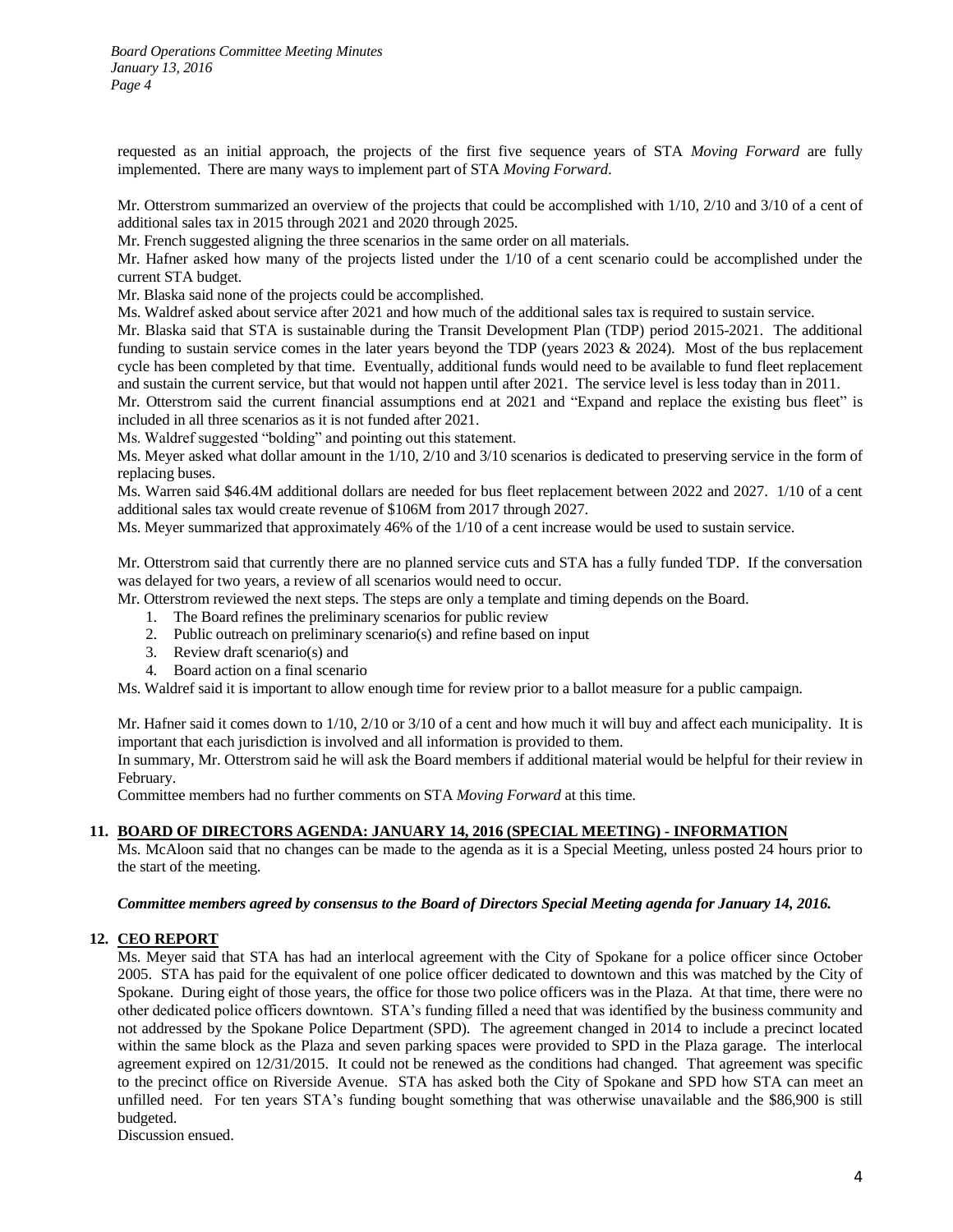Ms. Meyer commented that SPD has always been responsive to STA. Having the precinct office close to the Plaza was the goal because officers had always been coming and going from the Plaza.

Mr. Blaska said that STA was asked if a workspace could be provided in the Plaza for SPD if an officer was in the area. STA can provide that space. SPD made a commitment that their presence in that part of downtown would be unchanged with their move to the Intermodal Center. However, the agreement with STA was based on an officer being housed at either the Plaza or the precinct next door and that has now changed. Other options may be pursued and developed as STA understands the effects with the SPD relocation to the Intermodal Center.

Ms. Waldref said that the partnership between STA and SPD works well and no specific proposals have been received. Ms. McAloon said that SPD's service location spanned from Riverfront Park to Interstate 90 throughout the life of the agreement.

Ms. Meyer said the Spokane City Council passed a resolution on January 11, 2016. This resolution has two components: the City of Spokane will support the STA Board in a November 2016 ballot measure for enhanced transit in the Public Transportation Benefit Area (PTBA); or, the City will contemplate a ballot measure that is just city wide. Ms. Waldref said the City of Spokane would like to see increased service.

Ms. Meyer stated that there will be three Central City Line brown bag lunches the week of January 25, 2016 in three different locations from 12-1:00 p.m. These lunches are an opportunity for downtown stakeholders and property owners to review the alignment options.

Ms. Meyer said that next month will be a discussion with the STA Board on the High Performance Transit Station Design and Communication Standards project.

Ms. Meyer said the Van Grant application period will close on February 19, 2016. An email was sent to STA Board members.

Ms. Waldref will forward the Van Grant information to the rest of the Spokane City Council.

## **13. NEW BUSINESS**

Due to other Board commitments, Mr. French asked if the Board Operations Committee could move its monthly meeting to a start time of 1:30 p.m. (instead of 12:30 p.m.) on the second Wednesday of each month.

## *All Committee members agreed.*

Ms. Meyer said that a revised 2016 Board & Committee calendar will be submitted to the Board at their February meeting for approval.

## **14. EXECUTIVE SESSION**

At 2:25 p.m., Mr. French announced that the STA Board Operations Committee would adjourn for an Executive Session for the following purpose:

1. Reviewing the performance of a public employee.

The STA Board Operations Committee will reconvene in open session at approximately 2:35 p.m. If it becomes necessary to extend the executive session, a member of the staff will return to announce the time at which they will reconvene.

If any action is to be taken as a result of discussions in the executive session, that action will occur at the open public session.

At 2:35 p.m., the STA Board Operations Committee reconvened and Chair French declared the meeting back in public session. No action was taken.